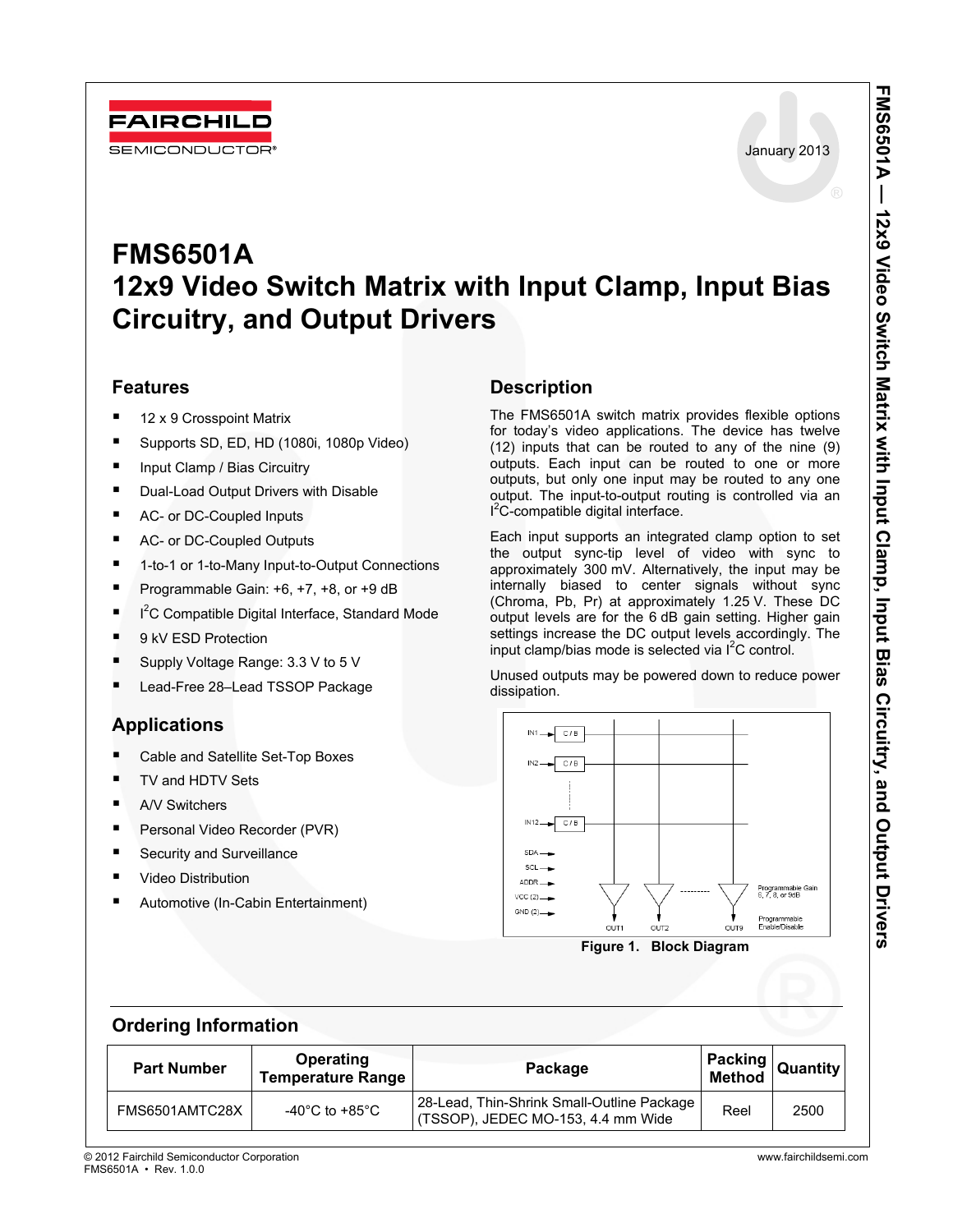



## **Pin Definitions**

**Pin Configuration** 

| Pin#           | <b>Name</b>      | <b>Type</b> | <b>Description</b>                                                       |
|----------------|------------------|-------------|--------------------------------------------------------------------------|
| 1              | IN1              | Input       | Input, channel 1                                                         |
| $\overline{c}$ | IN2              | Input       | Input, channel 1                                                         |
| 3              | IN <sub>3</sub>  | Input       | Input, channel 1                                                         |
| 4              | IN <sub>4</sub>  | Input       | Input, channel 1                                                         |
| 5              | IN5              | Input       | Input, channel 1                                                         |
| 6              | IN <sub>6</sub>  | Input       | Input, channel 1                                                         |
| $\overline{7}$ | <b>VCC</b>       | Power       | Core power, must be tied to positve power supply                         |
| 8              | <b>GND</b>       | Power       | Core ground, must be tied to ground                                      |
| 9              | IN <sub>7</sub>  | Input       | Input, channel 7                                                         |
| 10             | IN <sub>8</sub>  | Input       | Input, channel 8                                                         |
| 11             | IN <sub>9</sub>  | Input       | Input, channel 9                                                         |
| 12             | <b>IN10</b>      | Input       | Input, channel 10                                                        |
| 13             | <b>IN11</b>      | Input       | Input, channel 11                                                        |
| 14             | <b>IN12</b>      | Input       | Input, Channel 12                                                        |
| 15             | <b>ADDR</b>      | Input       | Selects I <sup>2</sup> C address; 0=0x06 (0000 0110), 1=0x86 (1000 0110) |
| 16             | <b>SCL</b>       | Input       | Serial clock for $I^2C$ port                                             |
| 17             | <b>SDA</b>       | Input       | Serial data for I <sup>2</sup> C port                                    |
| 18             | OUT9             | Output      | Output, channel 9                                                        |
| 19             | OUT8             | Output      | Output, channel 8                                                        |
| 20             | <b>OUT7</b>      | Output      | Output, Channel 7                                                        |
| 21             | <b>GNDO</b>      | Power       | Output ground, must be tied to ground                                    |
| 22             | <b>VCCO</b>      | Power       | Output power, must be tied to positve power supply                       |
| 23             | OUT6             | Output      | Output, channel 6                                                        |
| 24             | OUT5             | Output      | Output, channel 5                                                        |
| 25             | OUT4             | Output      | Output, channel 4                                                        |
| 26             | OUT <sub>3</sub> | Output      | Output, channel 3                                                        |
| 27             | OUT <sub>2</sub> | Output      | Output, channel 2                                                        |
| 28             | OUT <sub>1</sub> | Output      | Output, channel 1                                                        |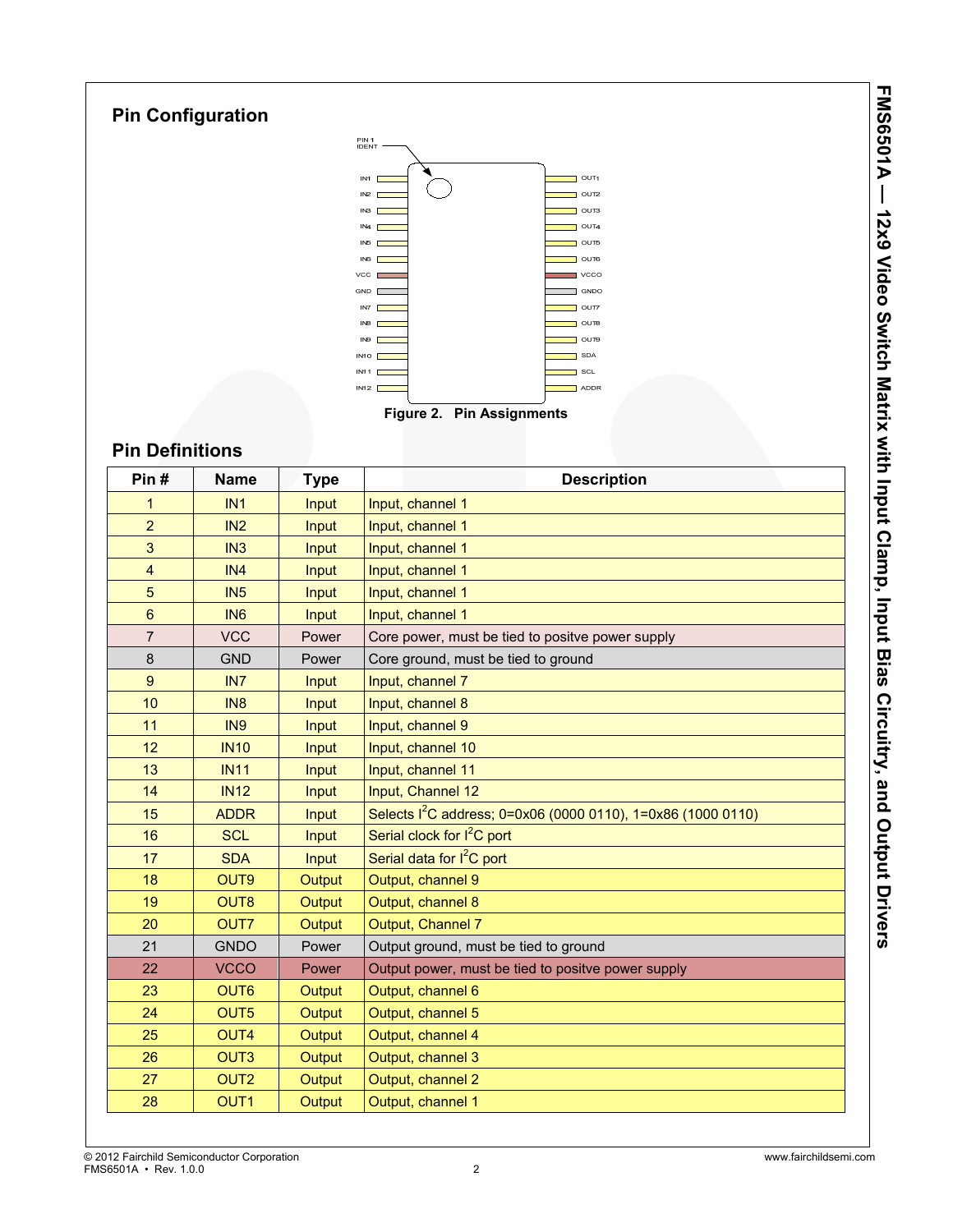## **Absolute Maximum Ratings**

Stresses exceeding the absolute maximum ratings may damage the device. The device may not function or be operable above the recommended operating conditions and stressing the parts to these levels is not recommended. In addition, extended exposure to stresses above the recommended operating conditions may affect device reliability. The absolute maximum ratings are stress ratings only.

| Symbol           | <b>Parameter</b>                                  | Min.   | Max.          | Unit |
|------------------|---------------------------------------------------|--------|---------------|------|
| $V_{\rm S}$      | DC Supply Voltage                                 | $-0.3$ | 6.0           |      |
| $V_{IO}$         | Analog and Digital I/O                            | $-0.3$ | $V_{cc}$ +0.3 |      |
| V <sub>ουτ</sub> | Maximum Output Current Per Channel, Do Not Exceed |        | 40            | mA   |

### **Electrostatic Discharge Information**

| Symbol     | <b>Parameter</b>                                                             | Min. | Unit |
|------------|------------------------------------------------------------------------------|------|------|
|            | Human Body Model (HBM), JESD22-A114, Pins 18, 19, 20, 23, 24, 25, 26, 27, 28 | 12   |      |
| <b>ESD</b> | Human Body Model (HBM), JESD22-A114, All Input Pins and VCC                  |      | kV   |
|            | Charged Device Model(CDM), JESD22-C101, All Pins                             |      |      |

### **Reliability Information**

| Symbol                    | <b>Parameter</b>                                                         | Min. | Typ. | Max. | Unit          |
|---------------------------|--------------------------------------------------------------------------|------|------|------|---------------|
| ΤJ                        | Junction Temperature                                                     |      |      | 150  | °C            |
| $\mathsf{T}_{\text{STG}}$ | Storage Temperature Range                                                | -65  |      | 150  | $^{\circ}C$   |
| Τī                        | Lead Temperature (Soldering, 10 Seconds)                                 |      |      | 300  | $^{\circ}C$   |
| $\Theta_{JA}$             | Thermal Resistance, JEDEC Standard, Multilayer Test Boards,<br>Still Air |      | 50   |      | $\degree$ C/W |

### **Recommended Operating Conditions**

The Recommended Operating Conditions table defines the conditions for actual device operation. Recommended operating conditions are specified to ensure optimal performance to the datasheet specifications. Fairchild does not recommend exceeding them or designing to Absolute Maximum Ratings.

| Symbol            | <b>Parameter</b>            | Min.  | Typ. | Max.  | Unit    |
|-------------------|-----------------------------|-------|------|-------|---------|
| l A               | Operating Temperature Range | $-40$ |      | $+85$ | $\circ$ |
| $\mathsf{V_{CC}}$ | Supply Voltage Range        | 3.135 | 5.00 | 5.25  |         |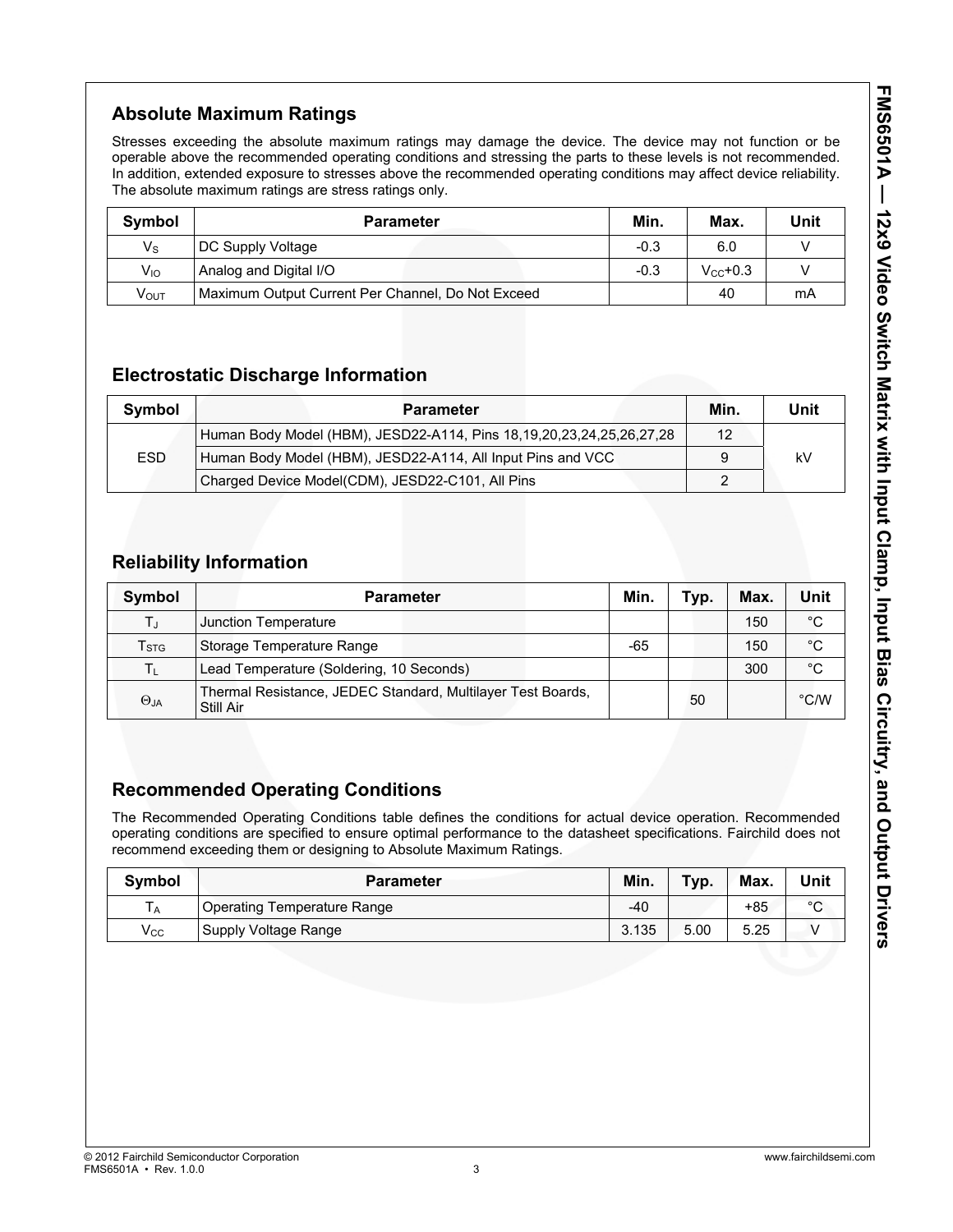## **DC Electrical Characteristics**

T<sub>A</sub>=25°C, V<sub>CC</sub> 5 V, V<sub>IN</sub> = 1 V<sub>pp</sub>, input bias mode, one-to-one routing, 6 dB gain, all inputs AC coupled with 0.1 µF, unused inputs AC-terminated through 75 Ω to GND, all outputs AC coupled with 220  $\Omega$ F into 150  $\Omega$  loads, referenced to 400 kHz, unless otherwise noted.

| Symbol                   | <b>Parameter</b>               | <b>Conditions</b>            | Min. | Typ. | Max. | Unit              |
|--------------------------|--------------------------------|------------------------------|------|------|------|-------------------|
| $_{\rm lcc}$             | Supply Current <sup>(1)</sup>  | No Load, All Outputs Enabled |      | 80   | 100  | mA                |
| V <sub>ouт</sub>         | Video Output Range             |                              |      | 2.8  |      | $V_{\mathsf{PP}}$ |
| $R_{OFF}$                | Off Channel Output Impedance   | <b>Output Disabled</b>       |      | 3.0  |      | $k\Omega$         |
| <b>V<sub>CLAMP</sub></b> | DC Output Level <sup>(1)</sup> | Clamp Mode                   |      | 0.3  | 0.4  | v                 |
| <b>V</b> BIAS            | DC Output Level <sup>(1)</sup> | Bias Mode                    | 1.15 | 1.25 | 1.35 | $\vee$            |
| <b>PSRR</b>              | Power Supply Rejection Ratio   | DC (All Channels)            |      | 50   |      | dB                |

**Note:** 

1. 100% tested at  $T_A = 25^\circ \text{C}$ .

### **AC Electrical Characteristics**

T<sub>A</sub>=25°C, V<sub>CC</sub> 5 V, V<sub>IN</sub> = 1 V<sub>pp</sub>, input bias mode, one-to-one routing, 6 dB gain, all inputs AC coupled with 0.1 µF, unused inputs AC-terminated through 75 Ω to GND, all outputs AC coupled with 220 ΩF into 150 Ω loads, referenced to 400 kHz, unless otherwise noted.

| <b>Symbol</b>           | <b>Parameter</b>                     | <b>Conditions</b>                                       | Min.   | Typ.     | Max.   | Unit       |
|-------------------------|--------------------------------------|---------------------------------------------------------|--------|----------|--------|------------|
| AV <sub>SD</sub>        | Channel Gain Error <sup>(2)</sup>    | All Channels, All Gain Settings, DC                     | $-0.2$ | $\Omega$ | $+0.2$ | dB         |
| AV <sub>STEP</sub>      | Gain Step <sup>(2)</sup>             | All Channels, DC                                        | 0.9    | 1.0      | 1.1    | dB         |
| $f_{+1dB}$              | 1dB Peaking Bandwidth                | $V_{\text{OUT}}$ = 1.4 $V_{\text{PP}}$                  |        | 65       |        | <b>MHz</b> |
| $f_{-1dB}$              | -1dB Bandwidth                       | $V_{\text{OUT}} = 1.4 V_{\text{PP}}$                    |        | 90       |        | <b>MHz</b> |
| $f_{C}$                 | -3dB Bandwidth                       | $V_{\text{OUT}}$ = 1.4 $V_{\text{PP}}$                  |        | 115      |        | <b>MHz</b> |
| dG                      | Differential Gain                    | Standard SD Signal 3.58 MHz                             |        | 0.1      |        | $\%$       |
| dP                      | Differential Phase                   | Standard SD Signal 3.58 MHz                             |        | 0.2      |        | $\circ$    |
| THD <sub>SD</sub>       | SD Output Distortion                 | $V_{OUT}$ = 1.4 $V_{PP}$ 5 MHz                          |        | 0.05     |        | $\%$       |
| <b>THD<sub>HD</sub></b> | <b>HD Output Distortion</b>          | $V_{OUT} = 1.4 V_{PP} 22 MHz$                           |        | 0.6      |        | $\%$       |
| X <sub>TALK1</sub>      | Input Crosstalk                      | 1 MHz, $V_{\text{OUT}} = 2.0 V_{\text{PP}}^{(3)}$       |        | $-72$    |        | dB         |
| X <sub>TALK2</sub>      | Input Crosstalk                      | 15 MHz, $V_{OUT}$ = 2.0 $V_{PP}^{(3)}$                  |        | $-50$    |        | dB         |
| X <sub>TALK3</sub>      | <b>Output Crosstalk</b>              | 1 MHz, $V_{OUT}$ = 2.0 $V_{PP}^{(3)}$                   |        | -68      |        | dВ         |
| X <sub>TALK4</sub>      | <b>Output Crosstalk</b>              | 15 MHz, $V_{OUT}$ = 2.0 $V_{PP}^{(3)}$                  |        | $-61$    |        | dВ         |
| X <sub>TALK5</sub>      | Multi-Channel Crosstalk              | Standard SD Video, Vout =<br>2.0 $V_{PP}^{(4)}$         |        | $-45$    |        | dB         |
| $SNR_{SD}$              | Signal-to-Noise Ratio <sup>(5)</sup> | NTC-7 Weighting, 4.2 MHz Low<br>Pass, 100 kHz High Pass |        | 73       |        | dB         |
| V <sub>NOISE</sub>      | <b>Channel Noise</b>                 | 400 kHz to 100 MHz, Input Referred                      |        | 20       |        | nV/rtHz    |
| AMP <sub>ON</sub>       | Amplifier Recovery Time              | Post I <sup>2</sup> C Programming                       |        | 300      |        | ns         |

#### **Notes:**

2. 100% tested at  $T_A = 25^\circ \text{C}$ .<br>3. Adiacent input pair to adia

5. Signal-to-Noise Ratio (SNR) = 20 x log (714 mV/rms noise).

Adjacent input pair to adjacent output pair. Interfering input is through an open switch.

<sup>4.</sup> Crosstalk of eight synchronous switching outputs into single, asynchronous switching output.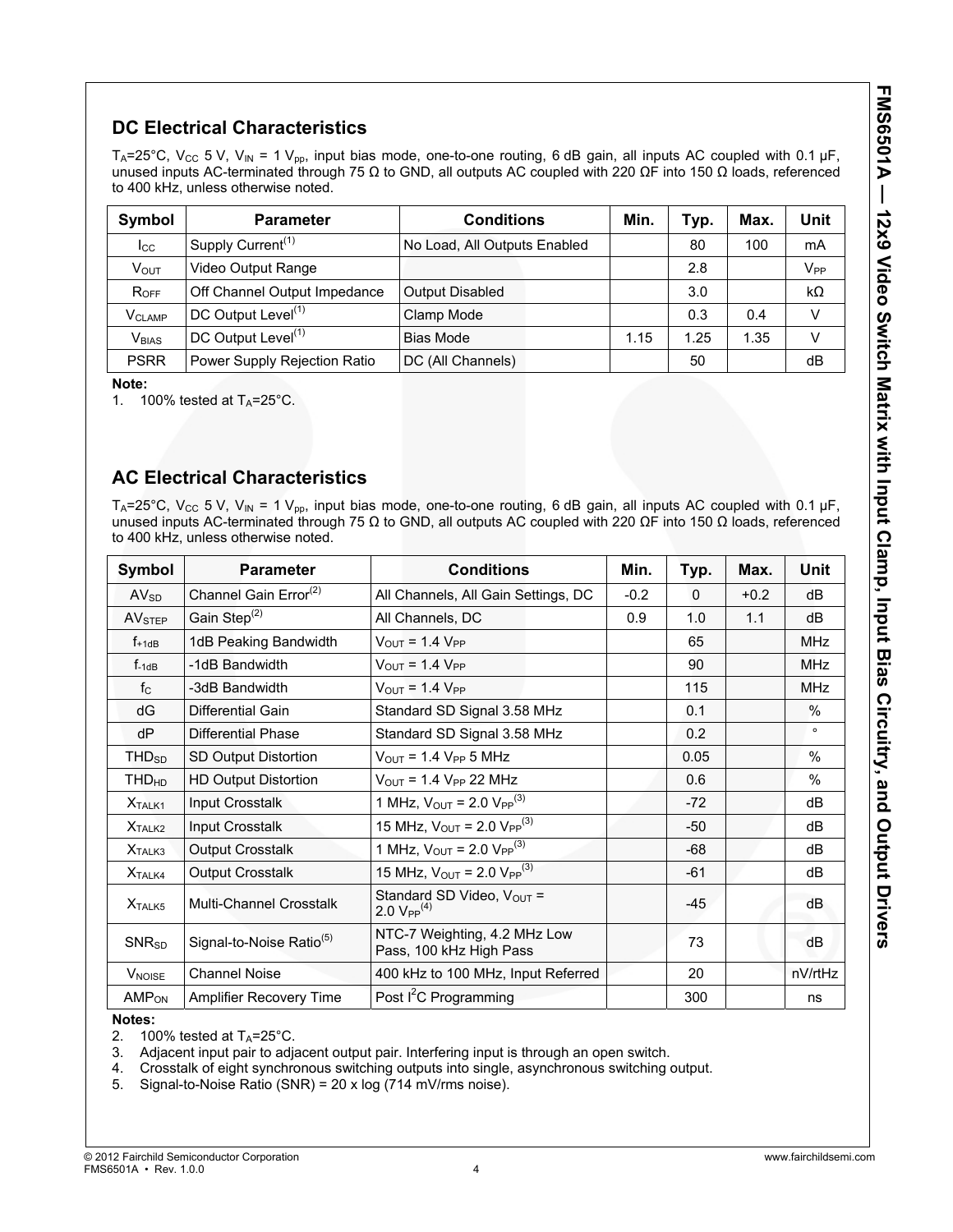### **Applications Information**

#### **Digital Interface**

The  $I^2C$ -compatible interface is used to program output enables, input-to-output routing, input clamp / bias, and output gain. The  $I^2C$  address is 0x06 (0000 0110) with the ability to offset it to 0x86 (1000 0110) by tying the ADDR pin HIGH.

Both data and address data, of eight bits each, are written to the  $I^2C$  address to access control functions.

There are separate internal addresses for each output. Each output's address includes bits to select an input channel, adjust the output gain, and enable or disable the output amplifier. More than one output can select the same input channel for one-to-many routing. When the outputs are disabled, they are placed in a highimpedance state. This allows multiple FMS6501A devices to be paralleled to create a larger switch matrix. Typical output power-up time is less than 500 ns.

The clamp / bias control bits are written to their own internal addresses, since they should always remain the same regardless of signal routing. They are set based on the input signal connected to the FMS6501A.

All undefined addresses may be written without effect.

| <b>Control Name</b> | Width  | Type  | <b>Default</b> | Bit(s) | <b>Description</b>                                                                                 |
|---------------------|--------|-------|----------------|--------|----------------------------------------------------------------------------------------------------|
| Enable              | 1 Bit  | Write | 0              |        | Channel Enable: 1=Enable, 0=Power Down <sup>(6)</sup>                                              |
| Gain                | 2 Bits | Write | 0              | 6:5    | Channel Gain: 00=6dB, 01=7dB, 10=8dB, 11=9dB                                                       |
| <b>Inx</b>          | 5 Bits | Write |                | 4:0    | Input Selected to Drive this Output: 00000=OFF <sup>(7)</sup> ,<br>00001=IN1, 00010=IN2 01100=IN12 |

#### **Table 1. Output Control Register Contents and Defaults**

#### **Notes:**

6. Power down places the output in a high-impedance state so multiple FMS6501 devices may be paralleled. Power down also de-selects any input routed to the specified output.

7. When all inputs are OFF, the amplifier input is tied to approximately 150 mV and the output goes to approximately 300 mV with the 6 dB gain setting.

| <b>Register</b><br><b>Name</b> | <b>Register</b><br><b>Address</b> | Bit 7  | Bit 6 | Bit <sub>5</sub>  | $Bit4^{(8)}$    | Bit <sub>3</sub> | Bit <sub>2</sub> | Bit1            | Bit <sub>0</sub> |
|--------------------------------|-----------------------------------|--------|-------|-------------------|-----------------|------------------|------------------|-----------------|------------------|
| OUT <sub>1</sub>               | 0x01                              | Enable | Gain1 | Gain0             | IN4             | IN <sub>3</sub>  | IN <sub>2</sub>  | IN <sub>1</sub> | IN <sub>0</sub>  |
| OUT <sub>2</sub>               | 0x02                              | Enable | Gain1 | Gain0             | IN <sub>4</sub> | IN <sub>3</sub>  | IN <sub>2</sub>  | IN <sub>1</sub> | IN <sub>0</sub>  |
| OUT <sub>3</sub>               | 0x03                              | Enable | Gain1 | Gain0             | IN4             | IN <sub>3</sub>  | IN <sub>2</sub>  | IN <sub>1</sub> | IN <sub>0</sub>  |
| OUT <sub>4</sub>               | 0x04                              | Enable | Gain1 | Gain0             | IN4             | IN <sub>3</sub>  | IN <sub>2</sub>  | IN <sub>1</sub> | IN <sub>0</sub>  |
| OUT <sub>5</sub>               | 0x05                              | Enable | Gain1 | Gain0             | IN4             | IN <sub>3</sub>  | IN <sub>2</sub>  | IN <sub>1</sub> | IN <sub>0</sub>  |
| OUT <sub>6</sub>               | 0x06                              | Enable | Gain1 | Gain0             | IN <sub>4</sub> | IN <sub>3</sub>  | IN <sub>2</sub>  | IN <sub>1</sub> | IN <sub>0</sub>  |
| OUT7                           | 0x07                              | Enable | Gain1 | Gain0             | IN4             | IN <sub>3</sub>  | IN <sub>2</sub>  | IN <sub>1</sub> | IN <sub>0</sub>  |
| OUT <sub>8</sub>               | 0x08                              | Enable | Gain1 | Gain <sub>0</sub> | IN4             | IN <sub>3</sub>  | IN <sub>2</sub>  | IN <sub>1</sub> | IN <sub>0</sub>  |
| OUT <sub>9</sub>               | 0x09                              | Enable | Gain1 | Gain0             | IN4             | IN <sub>3</sub>  | IN <sub>2</sub>  | IN <sub>1</sub> | <b>INO</b>       |

#### **Table 2. Output Control Register MAP**

**Notes:** 

8. IN4 is provided for forward compatibility and should always be written as 0.

#### **Table 3. Clamp Control Register Contents and Defaults**

| <b>Control Name</b> | Width | туре  | <b>Default</b> | Bit(s) | <b>Description</b>                              |
|---------------------|-------|-------|----------------|--------|-------------------------------------------------|
| <b>CLAMP</b>        | bit   | Write |                | 7:0    | Clamp / Bias selection: $1 =$ Clamp, $0 =$ Bias |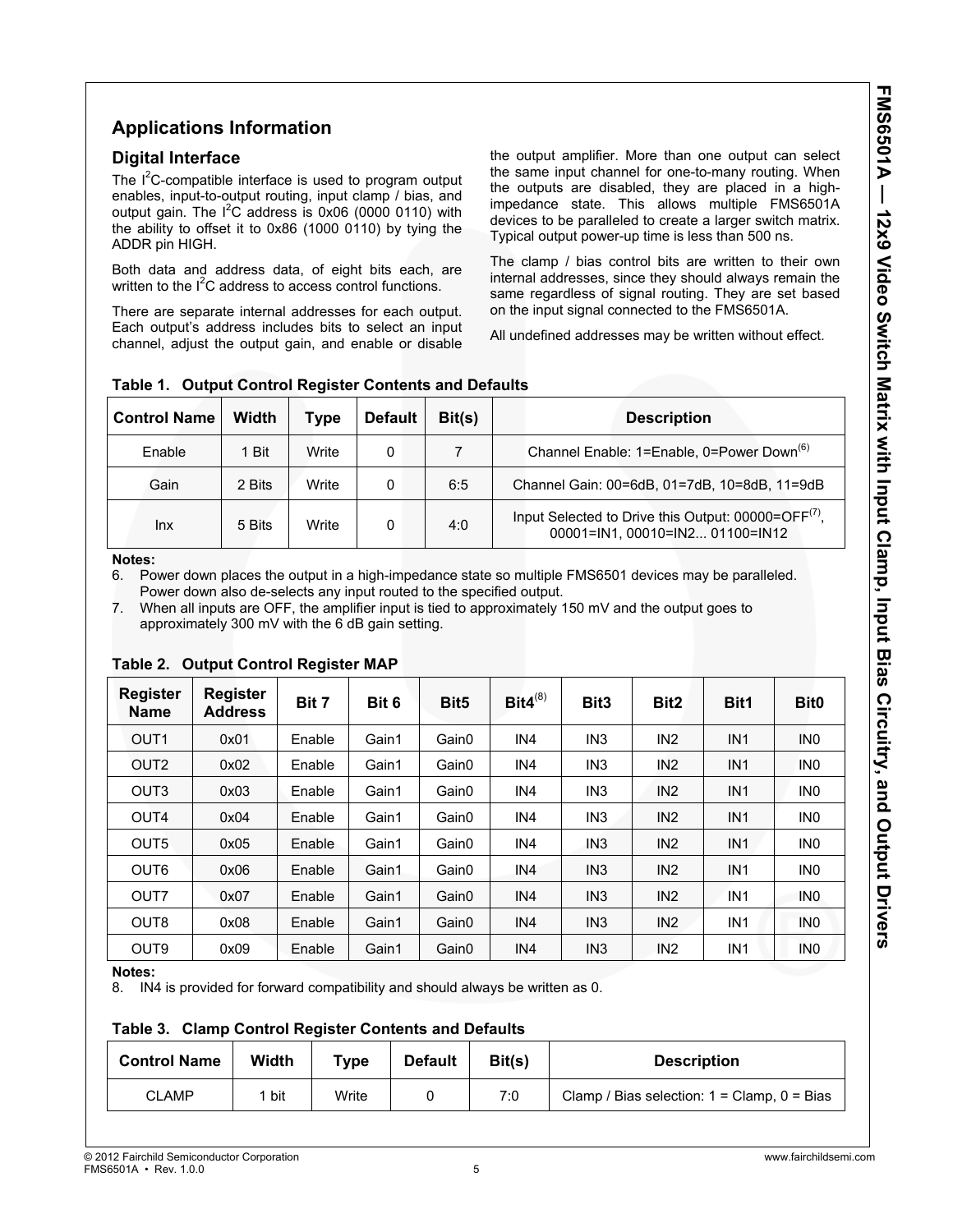| Į<br>s<br>C<br>C      |
|-----------------------|
| .<br>.<br>.<br>ı      |
|                       |
| d<br>Signal<br>Signal |
| $\ddot{ }$<br>:<br>(  |
| <b>VALLATING</b>      |

| <b>Clamp Control Register Map</b><br>Table 4. |                                   |        |        |                  |                   |                  |                  |        |                   |
|-----------------------------------------------|-----------------------------------|--------|--------|------------------|-------------------|------------------|------------------|--------|-------------------|
| <b>Register Name</b>                          | <b>Register</b><br><b>Address</b> | Bit 7  | Bit 6  | Bit <sub>5</sub> | Bit4              | Bit <sub>3</sub> | Bit <sub>2</sub> | Bit1   | Bit <sub>0</sub>  |
| CLAMP1                                        | 0x1D                              | Clmp8  | Clmp7  | Clmp6            | Clmp <sub>5</sub> | Clmp4            | Clmp3            | Clmp2  | Clmp1             |
| CLAMP2                                        | 0x1E                              | Resv'd | Resv'd | Resv'd           | Resv'd            | Clmp12           | Clmp11           | Clmp10 | Clmp <sub>9</sub> |

## **I 2 C BUS Characteristics**

 $T_A$  = 25°C and V<sub>CC</sub> = 5 V unless otherwise noted.

| Symbol              | <b>Parameter</b>                              | <b>Conditions</b> | Min.         | Typ.         | Max.         | <b>Unit</b> |
|---------------------|-----------------------------------------------|-------------------|--------------|--------------|--------------|-------------|
| $V_{IL}$            | Digital Input Low <sup>(9)</sup>              | SDA, SCL, ADDR    | $\mathbf{0}$ |              | 1.5          | V           |
| V <sub>IH</sub>     | Digital Input High <sup>(9)</sup>             | SDA, SCL, ADDR    | 3.0          |              | $V_{\rm CC}$ | V           |
| $f_{\rm scl}$       | <b>Clock Frequency</b>                        | <b>SCK</b>        |              | 100          |              | <b>kHz</b>  |
| t <sub>R</sub>      | Input Rise Time                               | 1.5 V to 3 V      |              | 1000         |              | ns          |
| tF                  | Input Fall Time                               | 1.5 V to 3 V      |              | 300          |              | ns          |
| t <sub>LOW</sub>    | <b>Clock Low Period</b>                       |                   |              | 4.7          |              | μs          |
| $t_{HIGH}$          | Clock High Period                             |                   |              | 4.0          |              | μs          |
| t <sub>SU,DAT</sub> | Data Set-up Time                              |                   |              | 300          |              | ns          |
| t <sub>HD.DAT</sub> | Data Hold Time                                |                   |              | $\mathbf{0}$ |              | ns          |
| $t_{\text{SU,STO}}$ | Set-up Time from Clock HIGH to Stop           |                   |              | 4            |              | μs          |
| $t_{\text{BUF}}$    | Start Set-up Time Following a Stop            |                   |              | 4.7          |              | μs          |
| t <sub>HD.STA</sub> | <b>Start Hold Time</b>                        |                   |              | 4            |              | μs          |
| t <sub>su,sta</sub> | Start Set-up Time Following Clock LOW to HIGH |                   |              | 4.7          |              | μs          |

#### **Notes:**

9. 100% tested at  $T_A = 25^\circ \text{C}$ .

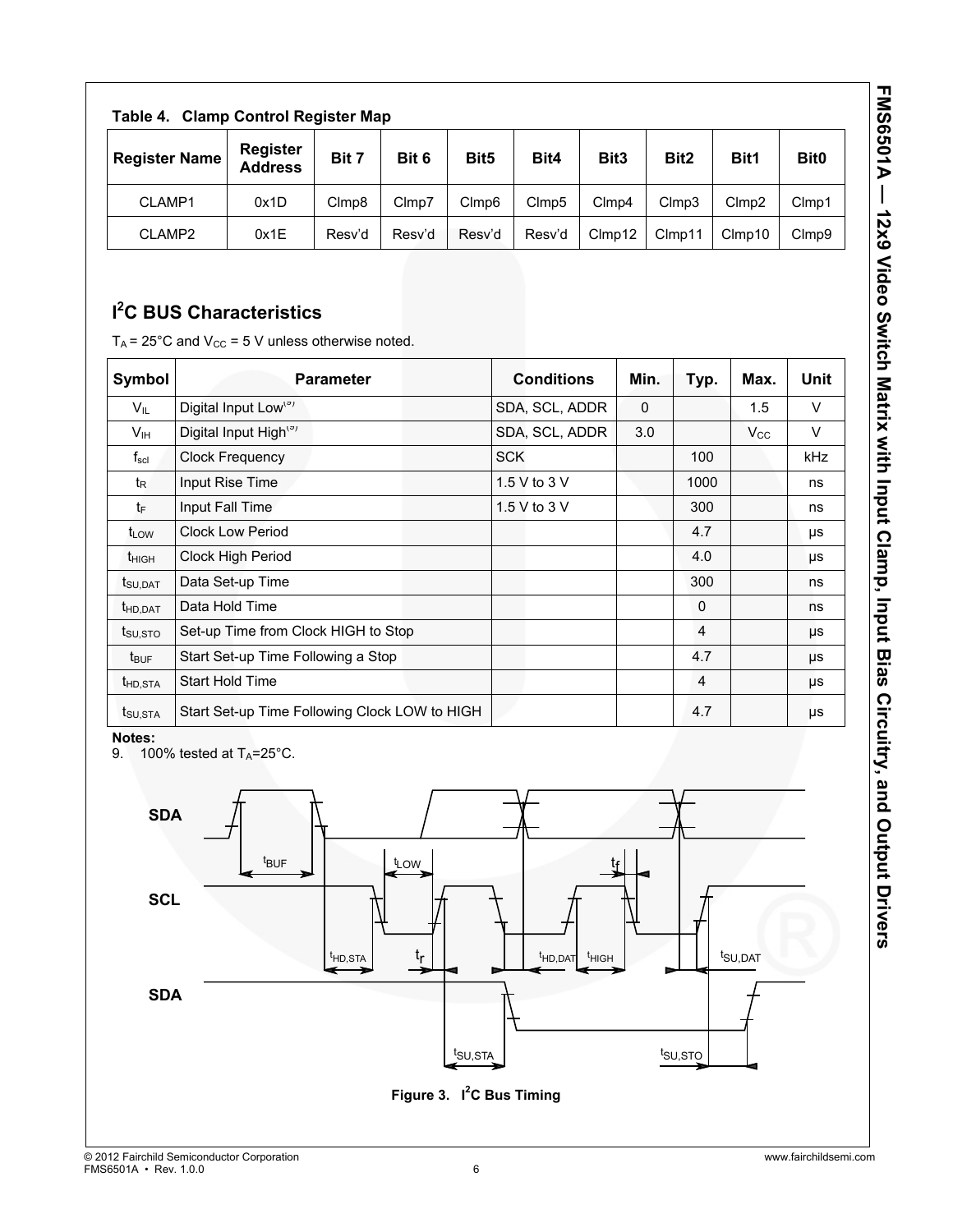### **I 2 C Interface**

### **Operation**

The  $I^2C$ -compatible interface conforms to the  $I^2C$ specification for Standard Mode. Individual addresses may be written. There is no read capability. The interface consists of two lines. These is a serial data line (SDA) and a serial clock line (SCL), both of which must be connected to a positive supply through an external resistor. Data transfer may be initiated only when the bus is not busy.

### **Bit Transfer**

One data bit is transferred during each clock pulse. The data on the SDA line must remain stable during the HIGH period of the clock pulse. Changes in the line during this time are interpreted as a control signal.



### **Start and Stop Conditions**

The data and clock lines remain HIGH when the bus is not busy. A HIGH-to-LOW transition of the data line, while the clock is HIGH, is defined as START condition

(S). A LOW-to-HIGH transition of the data line, while the clock is HIGH, is defined as STOP condition (P).



**Figure 5. Definition of START and STOP conditions** 

### **Acknowledge**

The number of data bytes transferred between the START and STOP conditions from transmitter to receiver is unlimited. Each byte of eight bits is followed by an acknowledge bit. The acknowledge bit is a highlevel signal put on the bus by the transmitter, during which the master generates an extra acknowledgerelated clock pulse. A slave receiver must generate an acknowledge (ACK) after the reception of each byte. A master receiver must generate an acknowledge after the reception of each byte that has been clocked out of the slave transmitter.

The device that acknowledges must pull down the SDA line during the acknowledge clock pulse so the SDA line is stable LOW during the HIGH period of the acknowledge-related clock pulse (set-up and hold times must be taken into consideration). A master receiver must signal an end of data to the transmitter by not generating an acknowledge on the last byte clocked out of the slave. In this event, the transmitter must leave the data line HIGH to enable the master to generate a STOP condition.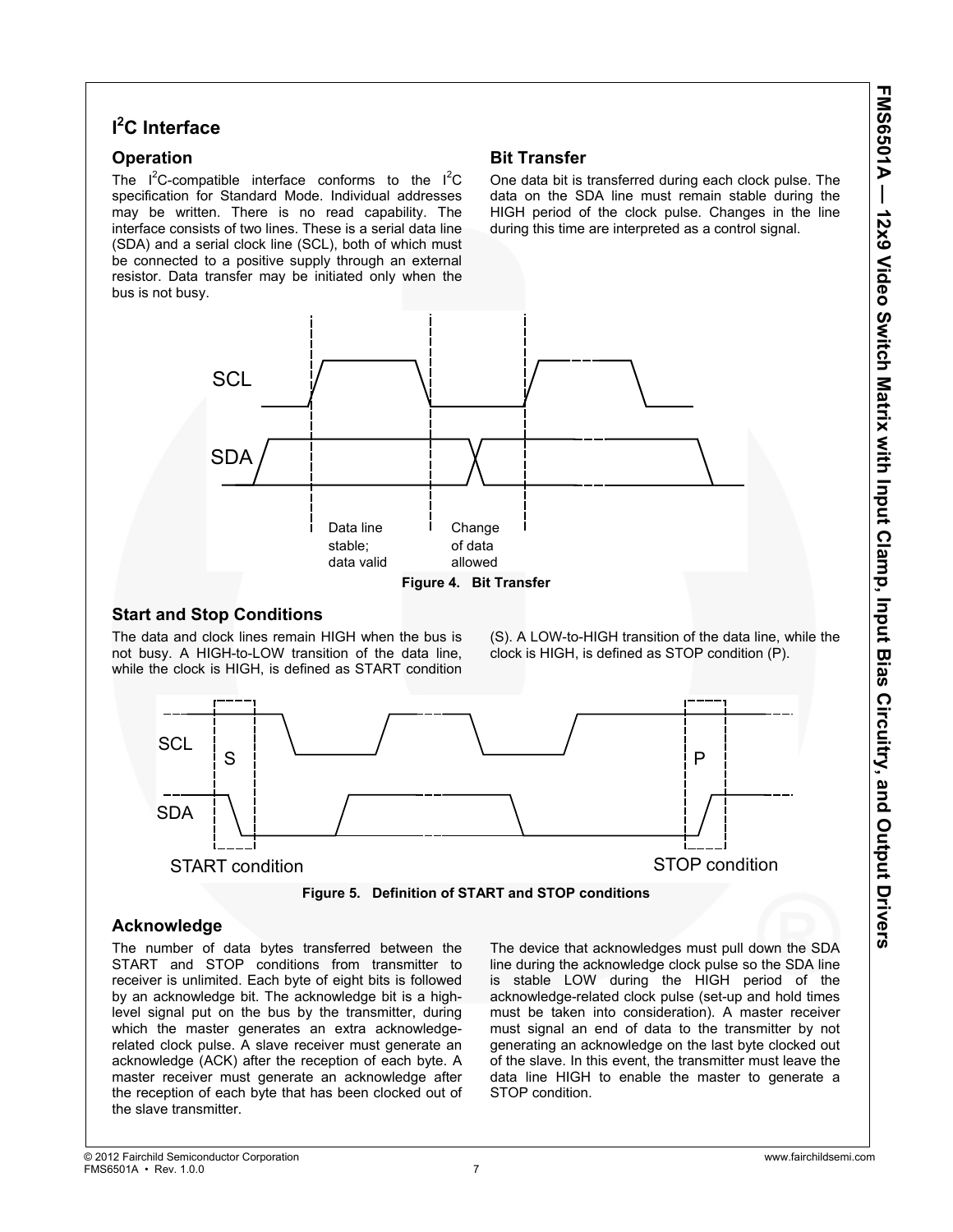

Before any data is transmitted on the  $I^2C$  Bus, the device that should respond is addressed first. The addressing is always carried out with the first byte

transmitted after the START procedure. The  $I^2C$  bus configuration for a data write to the FMS6501 is shown in Figure 7.



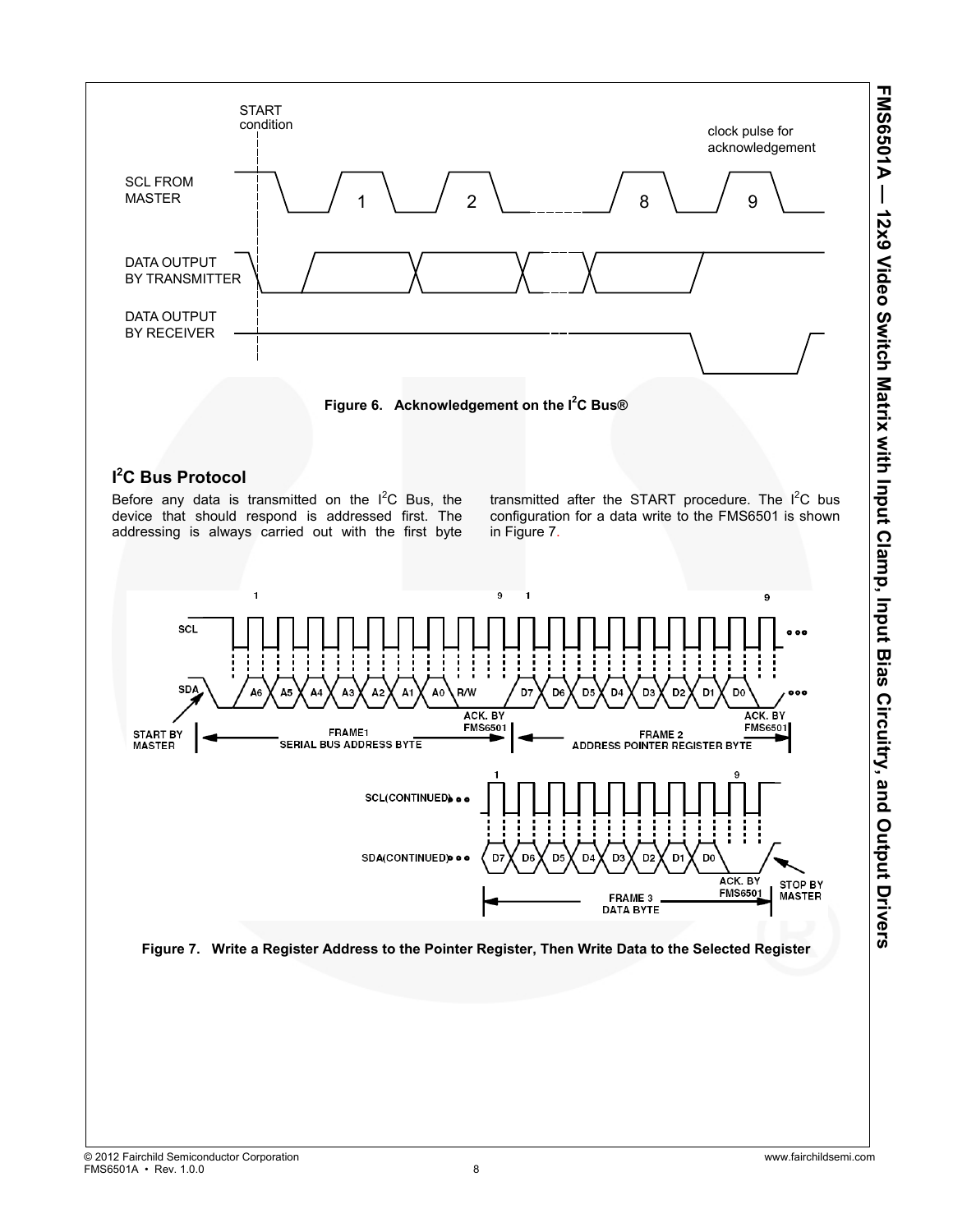### **Applications Information**

#### **Input Clamp / Bias Circuitry**

The FMS6501A accommodates AC- or DC-coupled inputs. Internal clamping and bias circuitry are provided to support AC-coupled inputs. These are selectable through the CLMP bits via the  $I^2C$  compatible interface.

For DC-coupled inputs, the device should be programmed to use the bias input configuration. In this configuration, the input is internally biased to 625 mV through a 100 kΩ resistor. Distortion is optimized with the output levels set between 250 mV above ground and 500 mV below the power supply. These constraints, along with the desired channel gain, need to be considered when configuring the input signal levels for input DC coupling.

With AC-coupled inputs, the FMS6501A uses a simple clamp rather than a full DC-restore circuit. For video signals with and without sync (Y, CV, R, G, B); the lowest voltage at the output pins is clamped to ~300 mV above ground when the 6dB gain setting is selected.

If symmetric AC-coupled input signals are used (Chroma, Pb, Pr, Cb, Cr), the bias circuit described above can be used to center them within the input common range. The average DC value at the output is approximately 1.27 V with a 6 dB gain setting. This value changes, depending upon the selected gain setting, as shown in Table 5.

| <b>Gain Setting</b> | <b>Clamp Voltage</b> | <b>Bias Voltage</b> |
|---------------------|----------------------|---------------------|
| 6dB                 | 300 mV               | 1.27V               |
| 7dB                 | 330 mV               | 1.43V               |
| 8dB                 | 370 mV               | 1.60V               |
| 9dB                 | 420 mV               | 1.80V               |

#### **Table 5. Common Mode Voltage**

Figure 8 shows the clamp-mode input circuit and the internally controlled voltage at the input pin for ACcoupled inputs.



**Figure 8. Clamp Mode Input Circuit** 

Figure 9 shows the bias mode input circuit and internally controlled voltage at the input pin for AC-coupled inputs.



**Figure 9. Bias Mode Input Circuit** 

#### **Output Configuration**

The FMS6501A outputs may be either AC or DC coupled. Resistive output loads can be as low as 75 Ω, representing a dual doubly terminated video load. High impedance capacitive loads of up to 20 pF can be driven without loss of signal integrity. For standard 75 Ω video loads, a 75 Ω matching resistor should be placed in series to allow for a doubly terminated load. DCcoupled outputs should be connected as shown in Figure 10.



#### **Figure 10. DC-Coupled Load Connection**

If multiple low-impedance loads are DC coupled, increased power and thermal issues need to be addressed. In this case, the use of a multilayer board with a large ground plane is recommended to help dissipate heat. If a two-layer board is used under these conditions, an extended ground plane directly under the device is recommended. This plane should extend at least 12.7 mm (0.5 inches) beyond the device. PC board layout issues are discussed in the Layout Considerations section.

AC-coupled loads should be configured as in shown in Figure 11.



**Figure 11. AC-Coupled Load Connection**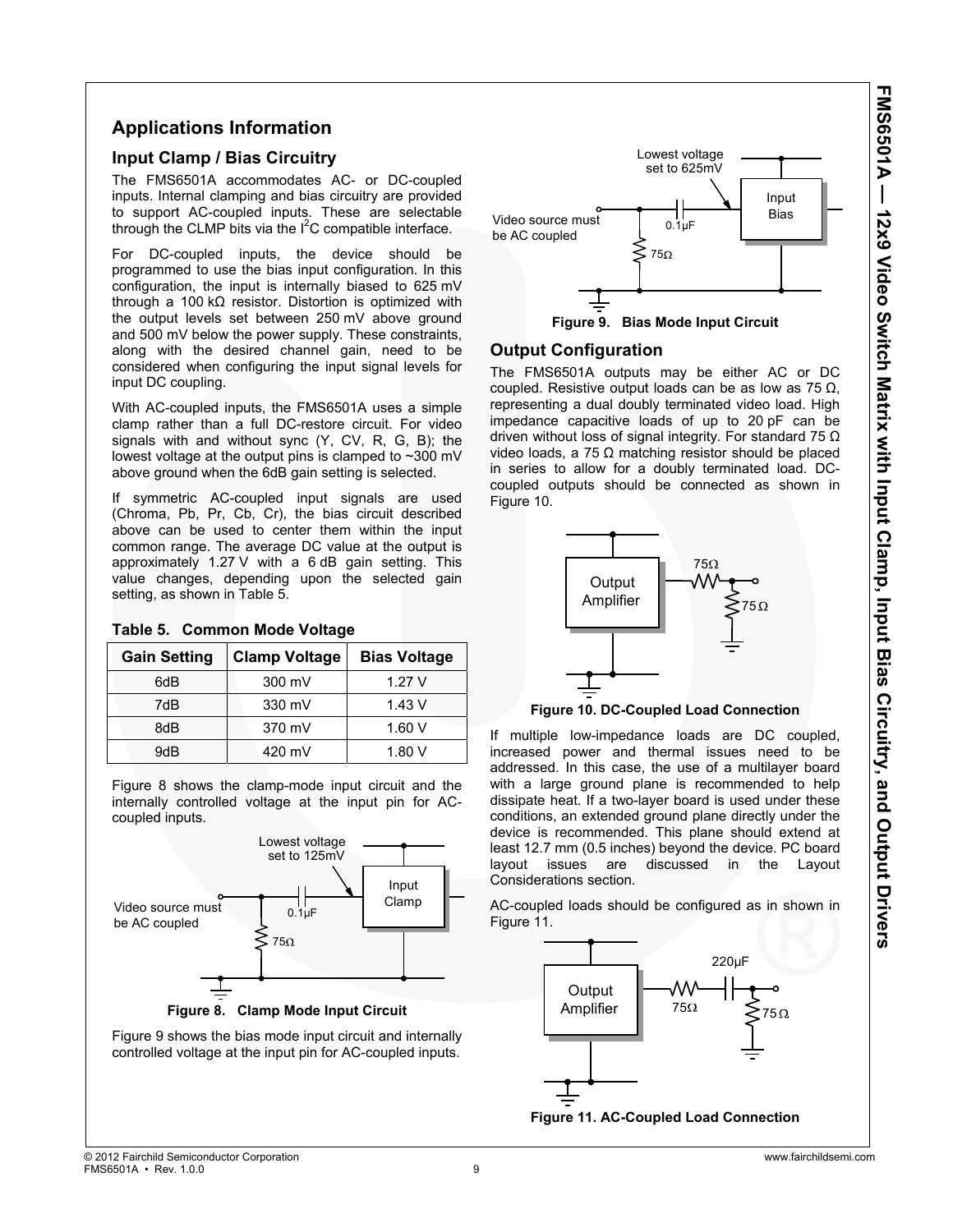Thermal issues are reduced with AC-coupled outputs, eliminating special PC layout requirements.

Each of the outputs can be independently powered down and placed in a high-impedance state with the ENABLE bit. This function can be used to mute video signals, to parallel multiple FMS6501A outputs, or to save power. When the output amplifier is disabled, the high-impedance output presents a 3 kΩ load to ground. The output amplifier typically enters and recovers from the power-down state in less than 300 ns after being programmed.

When an output channel is not connected to an input, the input to that channel's amplifier is forced to ~150mV. The output amplifier is active unless specifically disabled by the  $I^2C$  interface. Voltage output levels depend on the programmed gain for the channel.

#### **Crosstalk**

Crosstalk is an important consideration: input and output crosstalk represent the two major coupling modes in a typical application. Input crosstalk is crosstalk in the input pins and switches when the interfering signal drives an open switch. It is dominated by inductive coupling in the package lead frame between adjacent leads. It decreases rapidly as the interfering signal moves farther away from the pin adjacent to the input signal selected. Output crosstalk is coupling from one driven output to another active output. It decreases with increasing load impedance, as it is caused mainly by ground and power coupling between output amplifiers. If a signal is driving an open switch, its crosstalk is mainly input crosstalk. If it is driving a load through an active output, its crosstalk is mainly output crosstalk.

Input and output crosstalk measurements are performed with the test configuration shown in Figure 12.



For input crosstalk, the switch is open. All inputs are in bias mode. Channel 1 input is driven with a 1  $V_{PP}$  signal, while all other inputs are AC terminated with  $75 \Omega$ . All outputs are enabled and crosstalk is measured from IN1 to any output. For output crosstalk, the switch is closed. Crosstalk from OUT1 to any output is measured.

Crosstalk from multiple sources into a given channel has been measured with the setup shown in Figure 13. Input IN1 is driven with a 1  $V_{PP}$  pulse source and is connected to outputs Out1 to Out8. Input In9 is driven with a secondary, asynchronous, gray-field video signal, and is connected to Out9. All other inputs are AC terminated with 75  $Ω$ . Crosstalk effects on the gray field are measured and calculated with respect to a standard  $1$  V<sub>PP</sub> output measured at the load.

If not all inputs and outputs are needed, avoid using adjacent channels, where possible, to reduce crosstalk. Disable all unused channels to further reduce crosstalk and power dissipation.



**Crosstalk**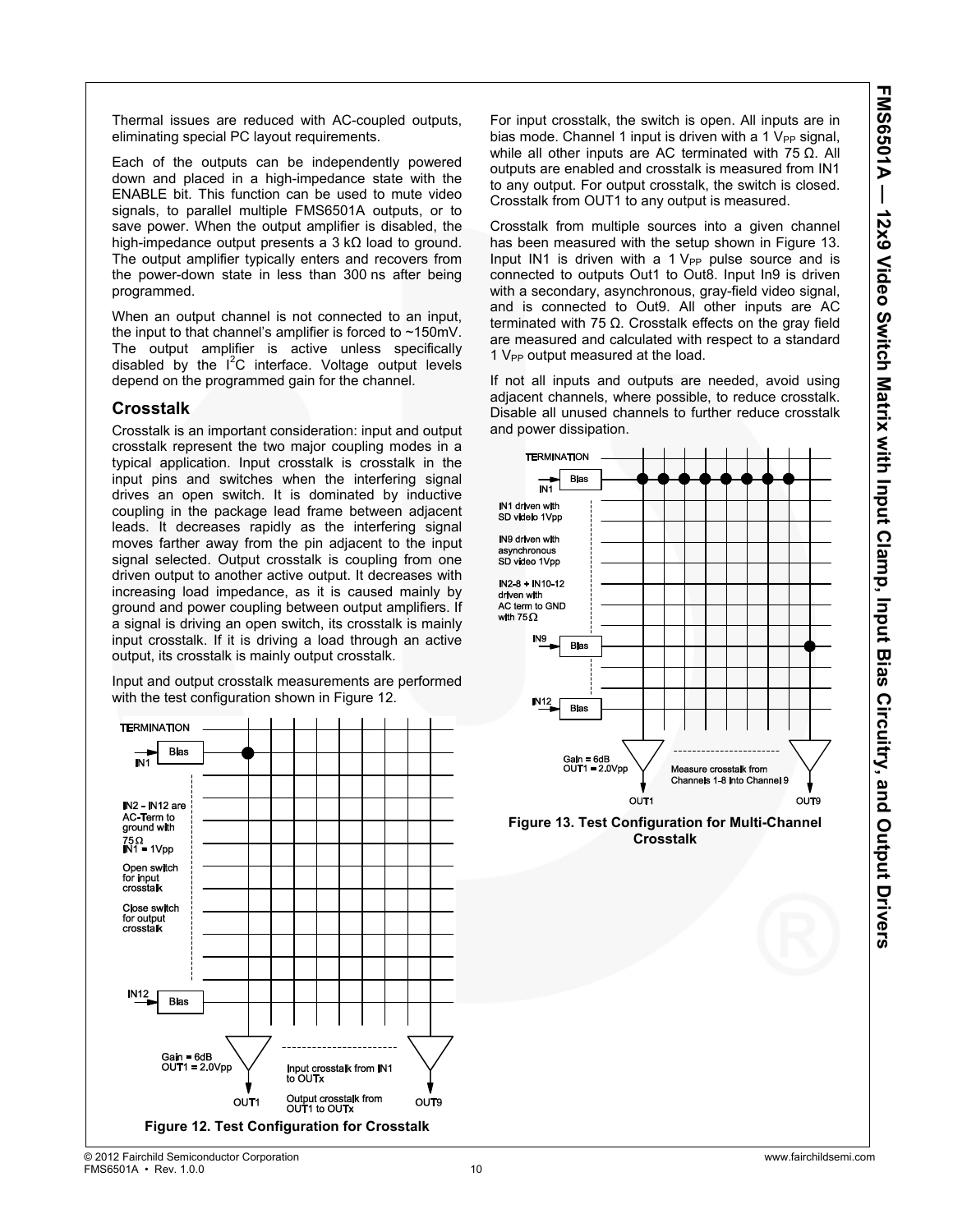### **Layout Considerations**

General layout and supply bypassing play major roles in high-frequency performance and thermal characteristics. Fairchild offers a demonstration board, FMS6501ADEMO, to use as a guide for layout and to aid in device testing and characterization. The FMS6501ADEMO is a four-layer board with a full power and ground plane. For optimum results, follow the steps below as a basis for high frequency layout.

- Include 10 µF and 0.1 µF bypass capacitors.
- Place the 10 µF capacitor within 19.05 mm (0.75 inches) of the power pin.
- Place the 0.1 µF capacitor within 2.7 mm (0.1 inches) of the power pin.
- Connect all external ground pins as tightly as possible, preferably with a large ground plane under the package.
- Place channel connections to reduce mutual trace inductance.
- Minimize all trace lengths to reduce series inductances. If routing across a board, place device such that longer traces are at the inputs rather than the outputs.

If using multiple, low-impedance, DC-coupled outputs; special layout techniques may be employed to help dissipate heat.

If a multilayer board is used, a large ground plane directly under the device helps reduce package case temperature.

For dual-layer boards, an extended plane can be used.

Worst-case, additional die power due to DC loading can be estimated at  $(V_{CC2}/4R_L)$  per output channel. This assumes a constant DC output voltage of  $V_{CC}/2$ . For 5 V  $V_{\text{CC}}$  with a dual-DC video load, add 25 / (4x75) = 83 mW, per channel.

### **Video Switch Matrix Applications**

The increased demand for consumer multimedia systems has created a challenge for system designers to provide cost-effective solutions to capitalize on the growth potential in graphics display technologies. These applications require cost-effective video switching and filtering solutions to deploy high-quality display technologies rapidly and effectively to the target audience. Areas of specific interest include HDTV, media centers, and automotive "infotainment" (includes navigation, in-cabin entertainment, and back-up camera). In all cases, the advantages an integrated video switch matrix provides are high-quality video switching specific to the application as well as video input clamps and on-chip low-impedance output cable drivers with switchable gain.

Generally the largest application for a video switch is for the front end of an HDTV, where it takes multiple inputs and routes them to appropriate signal paths (main picture and Picture-in-Picture (PiP)). These are normally routed into ADCs followed by decoders. There are many different technologies for HDTV; including LCD, plasma, and CRT, with similar analog switching circuitry.

An example of a HDTV application is shown in Figure 14. This system combines a video switch matrix and two three-channel switchable anti-aliasing filters. There are two three-channel signal paths in the system; one for the main picture, the other for PiP.

### **VIPDEMO™ Control Software**

The FMS6501A is configured via an  $I^2C$ -compatible digital interface. To facilitate demonstration, Fairchild Semiconductor had developed the VIPDEMO™ GUIbased control software to write to the register map. This software is included in the FMS6501ADEMO kit. A parallel port  $I^2C$  adapter and an interface cable to connect to the board are also included. Besides using the full interface, the VIPDEMO can also be used to control single-register read and writes for  $I^2C$ .

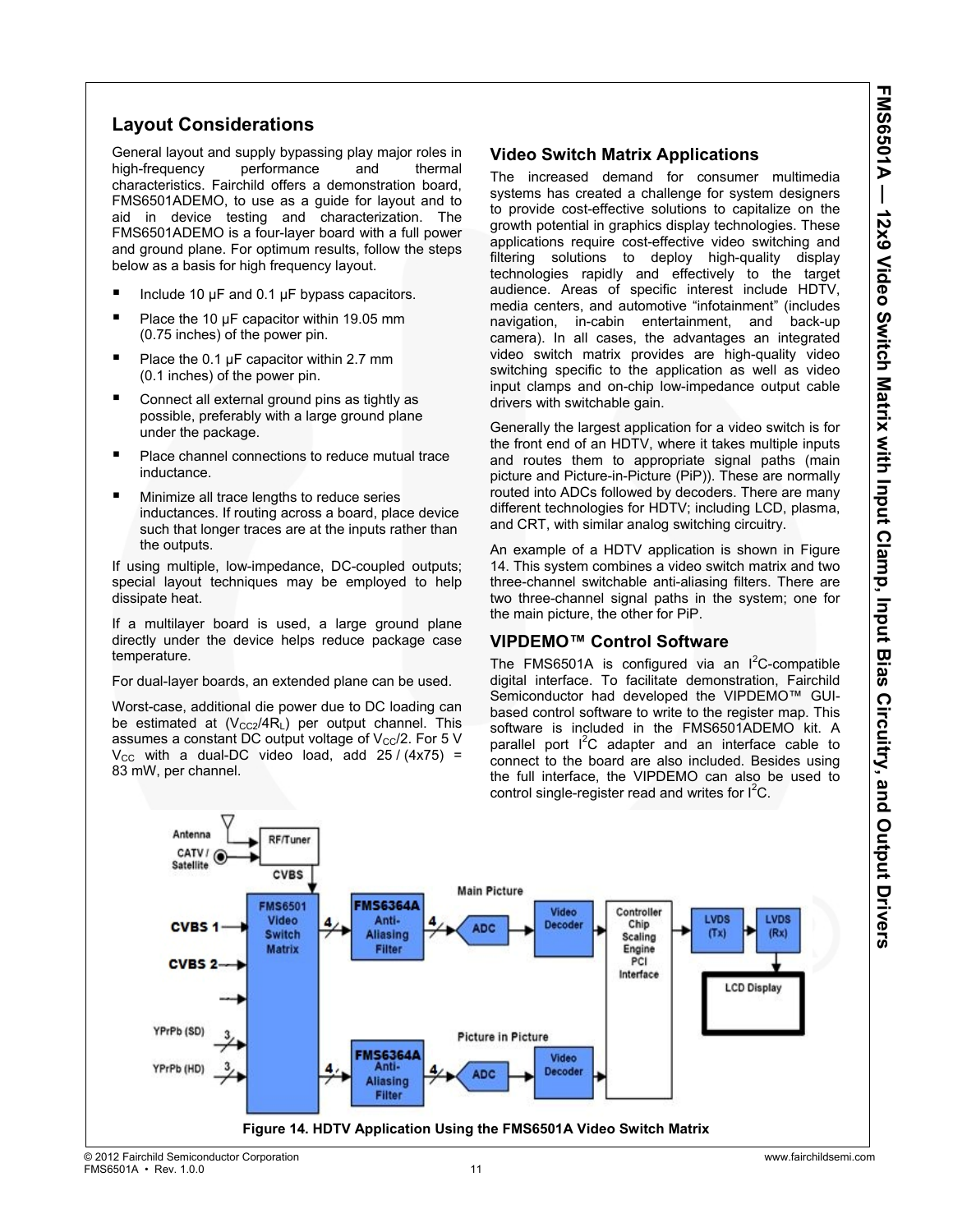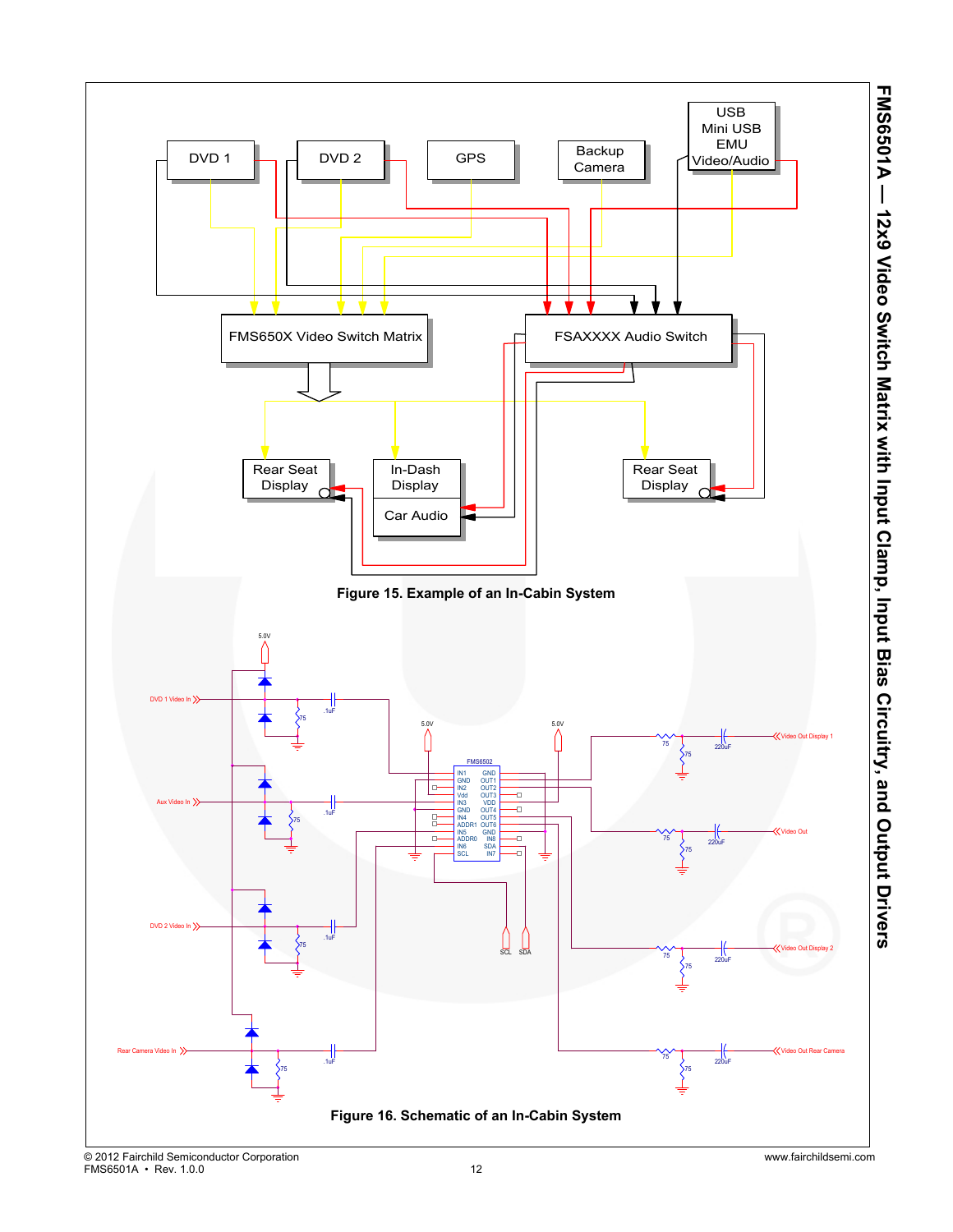